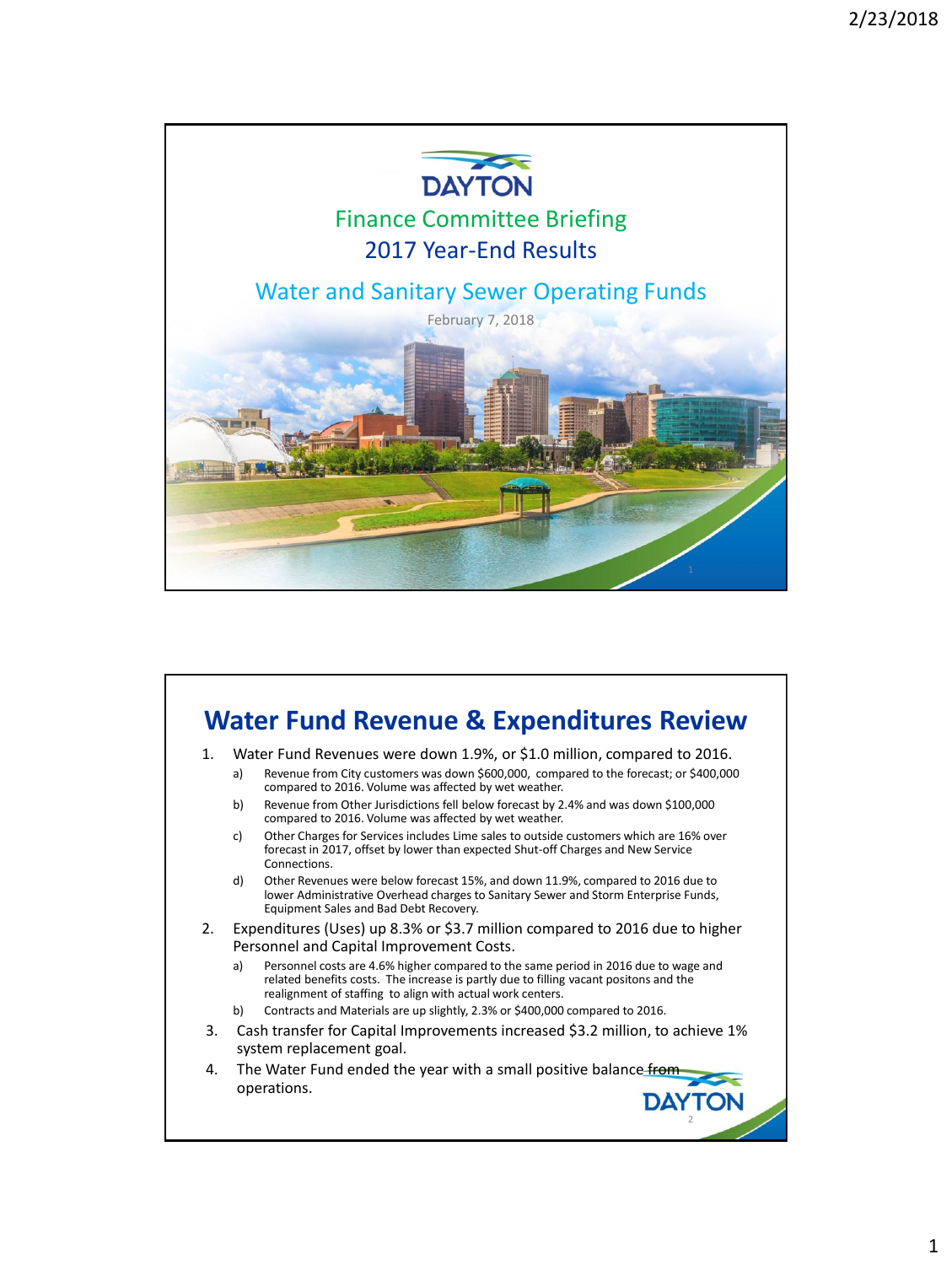|                                                |                  |                    |                    |                           | Revenue, Expenditures and Other Sources/Uses 2017 Year End |                        |                    |            |             |
|------------------------------------------------|------------------|--------------------|--------------------|---------------------------|------------------------------------------------------------|------------------------|--------------------|------------|-------------|
| (000,000's)                                    |                  |                    |                    |                           |                                                            |                        |                    |            |             |
|                                                | 2017<br>Original | 2017<br><b>YTD</b> | 2017<br><b>YTD</b> | <b>Budget</b><br>Variance | <b>Budget</b><br>Variance                                  | 2016<br><b>YTD</b>     | 2017<br><b>YTD</b> | $'16-'17S$ | $'16-'17%$  |
| <b>Revenue and Other Sources</b>               | <b>Budget</b>    | <b>Budget</b>      | <b>Actuals</b>     | Fav/(Unfav)               | Fav/(Unfav)                                                | <b>Actuals Actuals</b> |                    | Chg.       | Chg.        |
| City of Dayton Water Fees(Metered Water)       | 25.1             | 25.1               | 24.5               | (0.6)                     | $(2.4\%)$                                                  | 25.0                   | 24.5               | (0.4)      | (1.8%)      |
| Other Jurisdictions Water Fees (Metered Water) | 20.7             | 20.7               | 20.2               | (0.5)                     | (2.4%)                                                     | 20.3                   | 20.2               | (0.1)      | (0.3%       |
| Subtotal Metered Water                         | 45.8             | 45.8               | 44.7               | (1.1)                     | (2.4%)                                                     | 45.2                   | 44.7               | (0.5)      | (1.1%)      |
| Other Charges for Services                     | 2.5              | 2.5                | 2.4                | (0.1)                     | (4.3%)                                                     | 2.5                    | 2.4                | (0.1)      | (5.2%)      |
| Subtotal Customer Revenue                      | 48.3             | 48.3               | 47.1               | (1.2)                     | (2.5%)                                                     | 47.7                   | 47.1               | (0.6)      | (1.3%)      |
| Other Revenue                                  | 5.2              | 5.2                | 4.4                | (0.8)                     | $(15.0\%)$                                                 | 5.0                    | 4.4                | (0.6)      | (11.9%)     |
| <b>Interest Revenue</b>                        | 0.1              | 0.1                | 0.4                | 0.3                       | 480.1%                                                     | 0.3                    | 0.4                | 0.1        | 39.3%       |
| <b>Operating Transfers In</b>                  | 0.0              | 0.0                | 0.0                | 0.0                       | N/A                                                        | 0.0                    | 0.0                | 0.0        | N/A         |
| Discounts/Bad Debt/Adjustments                 | (1.7)            | (1.7)              | (1.4)              | 0.3                       | 19.7%                                                      | (1.5)                  | (1.4)              | 0.1        | 9.5%        |
| <b>Total Sources</b>                           | 51.9             | 51.9               | 50.5               | (1.3)                     | (2.5%)                                                     | 51.5                   | 50.5               | (1.0)      | (1.9%)      |
| <b>Expenditures and Other Uses</b>             |                  |                    |                    |                           |                                                            |                        |                    |            |             |
| Personnel                                      | 22.9             | 22.9               | 22.1               | 0.8                       | 3.7%                                                       | 21.1                   | 22.1               | 1.0        | 4.6%        |
| <b>Contracts and Materials</b>                 | 19.8             | 19.8               | 16.5               | 3.2                       | 16.4%                                                      | 16.1                   | 16.5               | 0.4        | 2.3%        |
| Capital Equipment                              | 1.3              | 0.8                | 0.8                | 0.0                       | 0.0%                                                       | 1.2                    | 0.8                | (0.5)      | (37.7%)     |
| Capital Improvements                           | 5.2              | 8.4                | 8.4                | 0.0                       | 0.0%                                                       | 5.7                    | 8.4                | 2.7        | 47.5%       |
| Debt Service - Interest                        | 1.1              | 1.2                | 1.2                | 0.0                       | 0.0%                                                       | 1.0                    | 1.2                | 0.2        | 16.8%       |
| <b>Total Uses</b>                              | 50.3             | 53.0               | 48.9               | 4.1                       | 7.7%                                                       | 45.2                   | 48.9               | 3.7        | 8.3%        |
| Debt Payment - Principal Radios                | 0.0              | 0.0                | 0.0                | 0.0                       | N/A                                                        | 0.1                    | 0.0                | (0.1)      | $(100.0\%)$ |
| Debt Payment - Principal Bonds                 | 1.5              | 1.5                | 1.5                | (0.1)                     | (3.5%)                                                     | 1.5                    | 1.5                | 0.0        | 1.6%        |
| <b>Excess/(Shortfall) of Sources over Uses</b> | 0.1              | (2.6)              | 0.1                |                           |                                                            | 4.7                    | 0.1                | (4.6)      |             |

3

Notes: 1. Amounts may not sum due to rounding

2. 2017 Budget includes adopted budget only and does not include prior year's encumbrances

3. Actuals include expense against current year appropriation and prior year's appropriation that carried forward 4. Other Charges for Services (non-metered charges) includes Lime Sales, Shut Off Charges, Misc. Revenue

5. Discounts/Bad Debt/ Adjustments includes misc. refunds 6. Payment of lease debt principal is \$-0- for 2017

7. Figures do not include Well Field Fund (53997), Water Stores Inventory (53998)